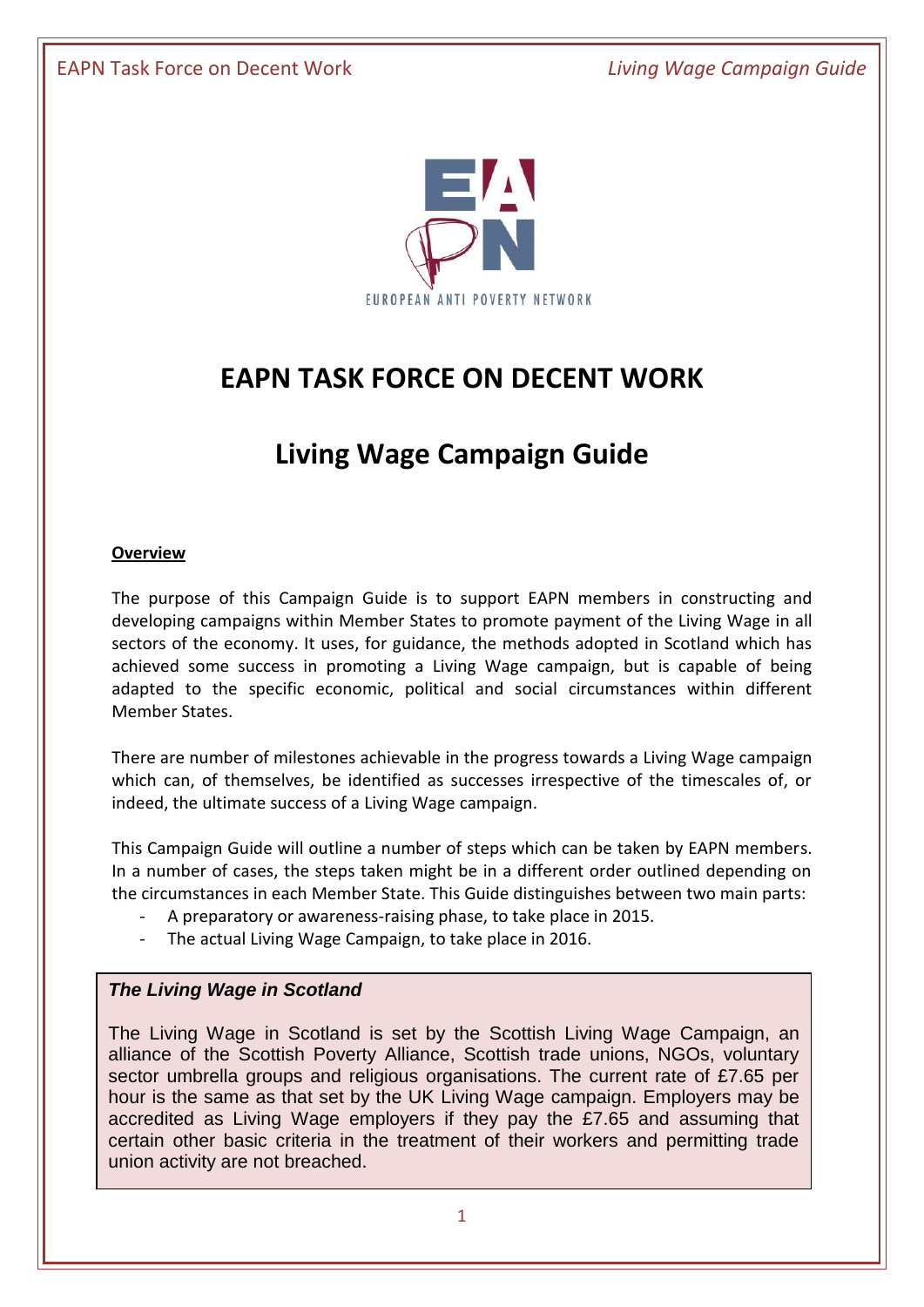# **PART ONE: STEPS OF THE PREPARATORY / AWARENESS RAISING PHASE (2015)**

# **1. Mapping of similar initiatives in one's country and identifying potential partners in the process**

The political and social landscape in each Member State will differ. Particular differences will include:

- The extent to which the state/region currently intervenes in setting statutory minimum wage levels, and the basis upon which these levels are calculated.
- The extent of trade union bargaining coverage.
- Existing partnerships and dialogue between NGOs, politicians, trade unions, gender pay campaigns etc.

**Other NGOs.** Reinforce contacts with organisations already working on decent work or quality employment, such as social NGOs or faith-based groups. Some of them may already be running similar or complementary initiatives – if not for a ;Living Wage per se, at least aimed at raising levels of pay or promoting quality and sustainable jobs and employment, in both policy and practice. It is particularly important to reach out to thematic organisations and networks (such as those working with women, or migrant workers, or young people), as they represent groups which would particularly benefit from the introduction of a Living Wage.

**Social partners.** Dialogue with trade unions on the subject is essential. While most trade unions would be natural allies for such an endeavour, some might perceive a Living Wage campaign as direct competition to their work, a substitute of collective bargaining. It is important to understand where the main trade unions in your country position themselves, and if they can be counted upon as allies. If you have contacts with employers' organisations, it is also very useful to approach them and gauge their views on such a campaign.

**Governmental institutions.** Get in touch, in a first instance, with Members of Parliament who are well known to be supportive of decent work overall, or who sit in relevant parliamentary committees. As a Living Wage campaign is aimed primarily at individual employers, it becomes easier to breach the topic with politicians, as they do not feel put on the spot, or pressured to enact change. They can thus be powerful allies. As a next step, request meetings with Government officials to talk about Living Wage, or integrate the topic in regular meetings you might already have with your Government, on other topics. This will allow you to assess the level of political will and engagement, and whether the political environment is favourable to the launch of a Living Wage campaign.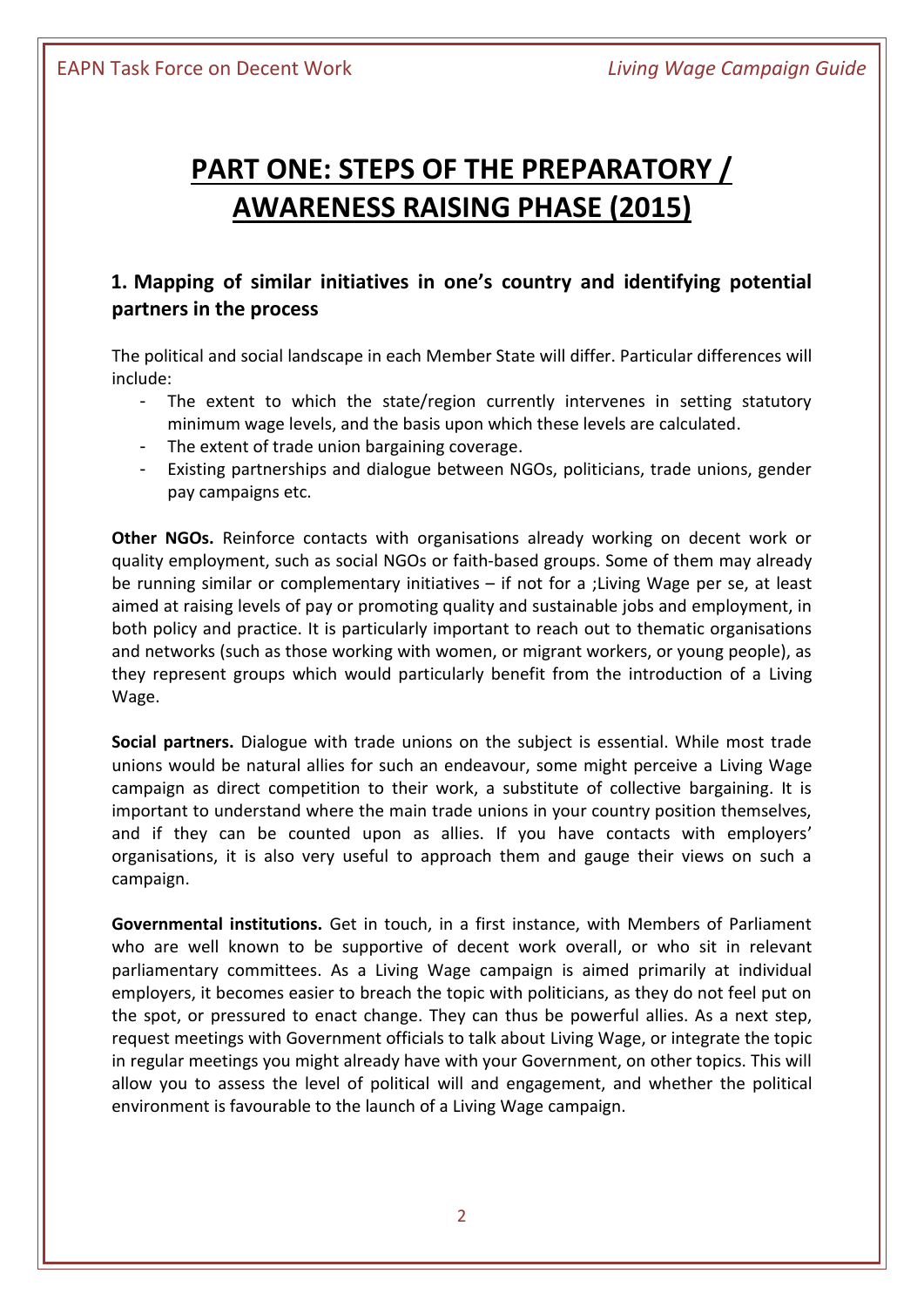**Address public queries.** Using civil society platforms that you might be a part of, as well as thematic mailing lists or social media forums and blogs dedicated to related topics, you can launch open questions to identify what other decent work initiatives might be happening in your country, and how you can link up to them. You can even initiate a mailing list for organisations and other partners you have identified, who might be interested in exchanging on broader topics of quality work and employment, including wage levels. Initial briefing meetings and online discussions can be organised to outline the Living Wage concept and establish a loose network of groups who committed to continuing the discussion, without necessarily committing at that stage to being a member of a formal Living Wage campaign.

**Contacting academics.** Researchers and professors working specifically on issues of income, low pay and labour economics are likely to be particularly interested in such an initiative. Even before (or without) establishing a formal campaign, they can be encouraged to engage in early discussions about the Living Wage concept. This can take place at meetings or events organised by the network. Their research also provides a wealth of information that may prove very useful in running the campaign, especially when it comes to methodology for calculating the rate, or defining the accreditation criteria.

#### **Mapping in Scotland**

Initial contact was made by the Scottish Poverty Alliance (EAPN member) with the Scottish TUC (trade union umbrella group), NGOs and voluntary sector organisations, religious organisations with an anti-poverty profile, academics with an interest in low pay and minimum income standards. The purpose of the initial contact was to:

\* Identify current initiatives being undertaken to tackle low pay or to campaign on minimum income related issues

- \* Promote the concept of Living Wage campaigning

\* Agree with potential partners (particularly trade unions) a basis for promoting the Living Wage alongside collective bargaining and other income maximisation strategies

\* Achieve agreement for ongoing discussions and (in time) the creation of a Living Wage campaign group.

London Living Wage campaign. The Poverty Alliance also made early contact with the Scottish Government and some local councils, in order to engage them in discussion about the Living Wage. It is important to note that the Scottish Living Wage campaign was able to draw on the existence of the

Achieving the situation in which a range of partner organisations understood and broadly supported the idea of a Living Wage took the Scottish Poverty Alliance over two years. During this period it came into closer into dialogue with a range of partners outlined above and the concept of the Living Wage was better understood within policy and campaign circles. To achieve this would be a significant milestone for any organisation. After this period, the Scottish Poverty Alliance was successful in achieving a small amount of funding from Government, as a consequence of its discussions.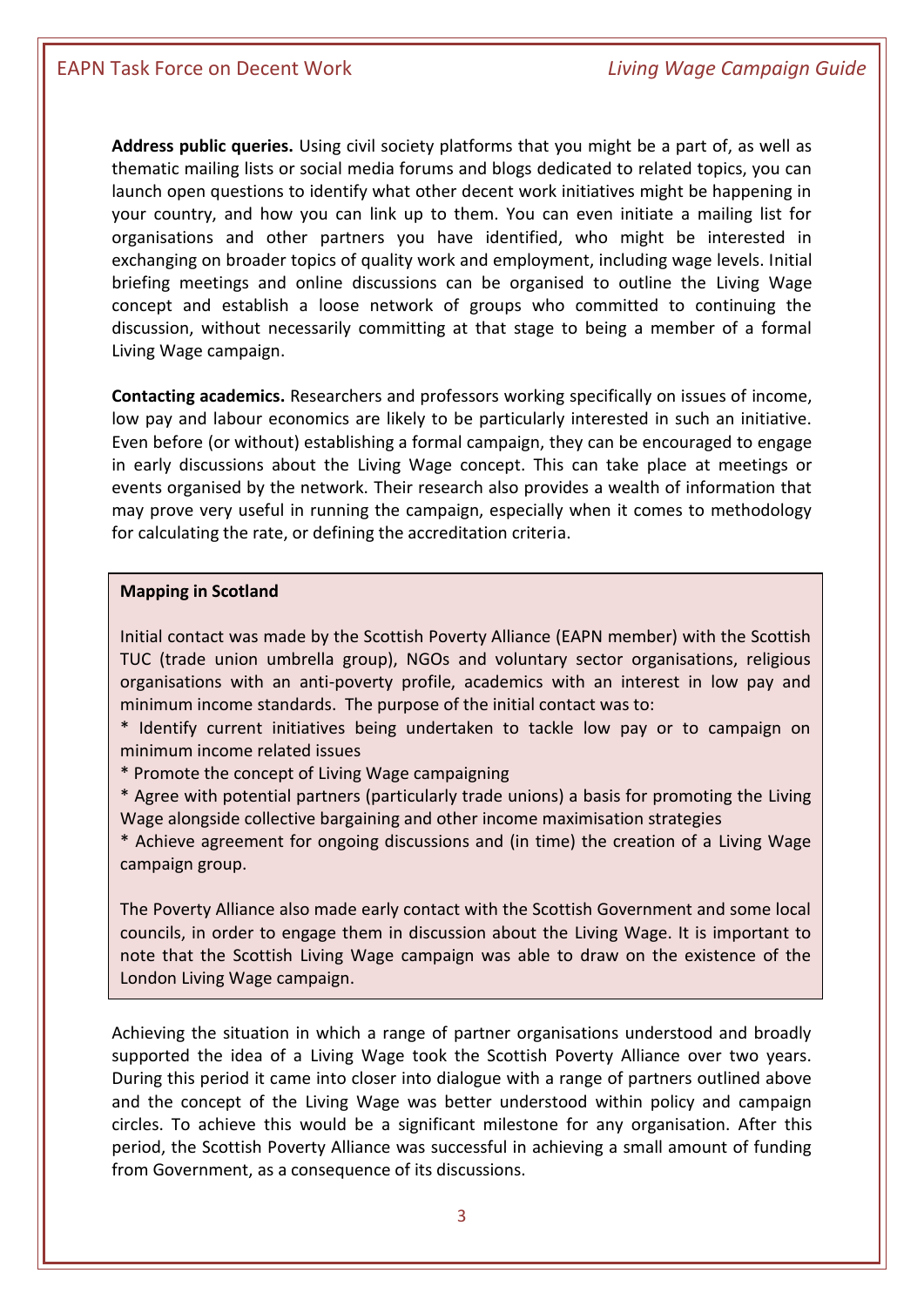#### **2. Putting the concept out there – visibility**

**Common logo and slogan.** The Secretariat will provide a common logo for the campaign (see below), with an easily translatable slogan: LIVING WAGE – DECENT LIFE. While "Living Wage" might not be a concept that translated literally into most languages, the Task Force recommends that "decent wage" is used instead. As it was pointed out that "decent life" bears a different connotation in Latin languages (as the opposite of "indecent, obscene"), it was agreed that the term "dignified" could be used in other languages. Each country will come up with their own translation, and there is flexibility around the terms used, as long as the main idea is kept the same – wages at a decent level are the pre-requisite of a life in dignity. The logo will be featured on EAPN's webpage and on the Facebook page. Additionally, EAPN members are encouraged to use the logo at the national level, on their websites (it is recommended they include at least a section on the Living Wage campaign, if not a full page), in their social media presence, on materials from events relating to decent income and quality employment.

**Common webpage.** The EAPN website will contain a static page, with general information about the campaign / awareness-raising action. This will link to a dedicated Facebook page, which will be coordinated by the Secretariat, while all EAPN members will be able to post content, without having to go through an administrator. While Facebook holds the disadvantage that not everyone has an account, this approach was chosen because a Facebook page is very dynamic, allowing for more interaction than a typical blog or forum. ON a Facebook page, any visitor can contribute in an interactive manner, by posting "likes", comments, or own posts. Also, private employers, as well as most organisations, trade unions, politicians etc, are already active on Facebook and can be more easily reached than by promoting a dedicated website, which people won't automatically stumble upon. Although primarily in English, the page will feature updates in all languages, from all EAPN members in different Member States. The page will include news from the national level, and it will significantly help raise the visibility and awareness of the concept of Living Wages.

**Other social media.** It was thought by the Task Force that a Twitter account is not needed at this stage. However, the hashtag #livingwage is already in use, and it is suggested that all tweeted activity uses it too, thus linking up to existing initiatives. National members can consider creating an own language hashtag, to be used in addition to the English language one. Regarding LinkedIn, it was again considered that it is not worth investing in creating a separate account, at least not in the preparatory phase. EAPN's company pages, as well as members' profiles, can be used to publicise updates, including those taken from the Facebook page.

**2-page briefing**. By the end of 2014, the Secretariat will provide a short, two-page briefing template, detailing what is understood by Living Wage, why EAPN is raising awareness of the issue, what are our main activities etc. This will be translated and adapted by each national network to fit own realities, and it will be updated as the year progresses – to include more activities, supporters, champions etc. This briefing will be publicised through social media and on organisations' websites, as well as published and distributed, if enough funds are available, on a case by case basis. It will feature the common logo and slogan, to confer the actions a common, coordinated, European-wide character.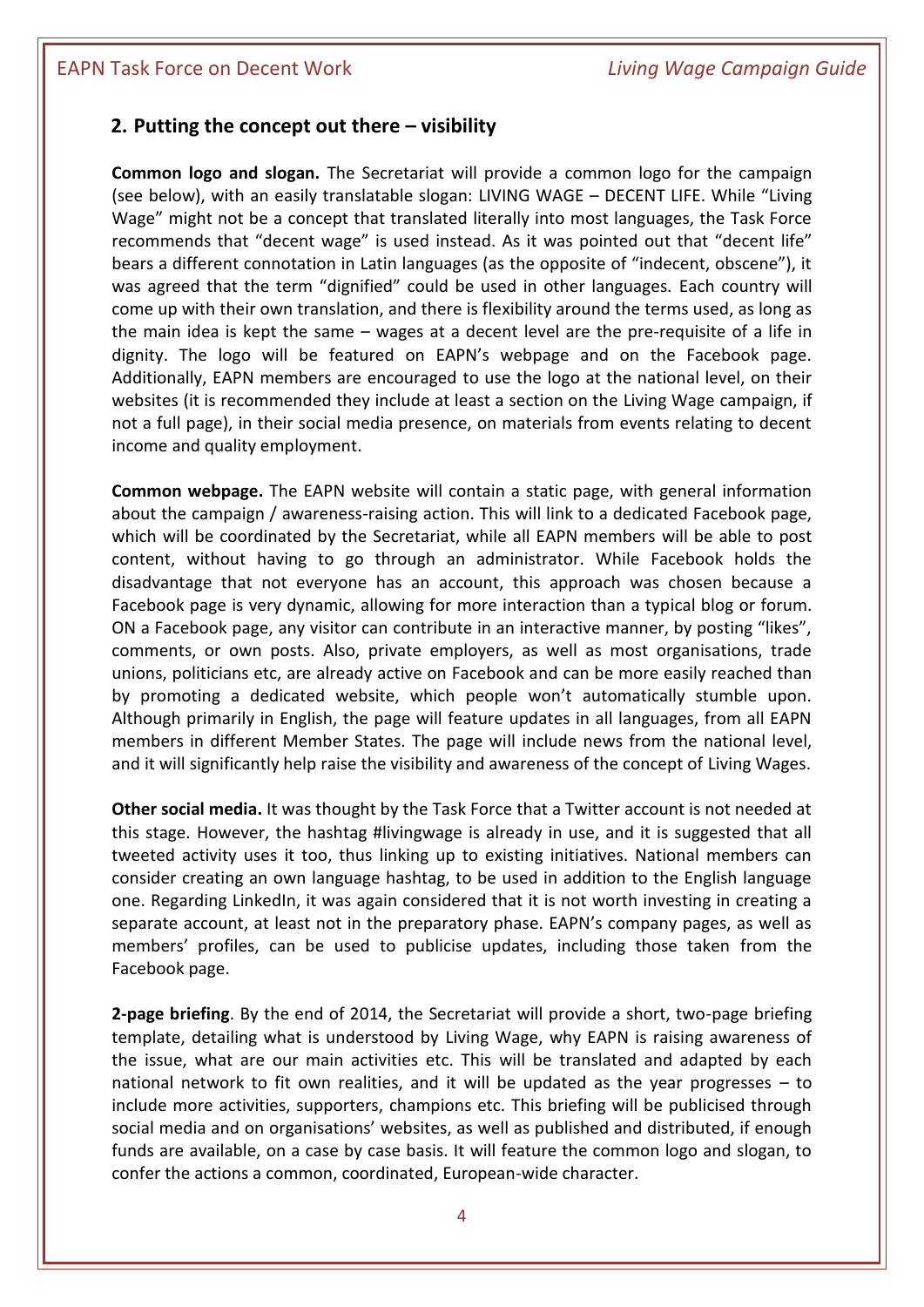**Finding champions**. Discussions with key policy makers, as well as important academics, business leader, or other celebrities, allow the identification public figure champions, who can help popularise the cause. These champions can be used in different ways: by being key note speakers or guest speakers at relevant thematic events, organised by EAPN members or others; by signing a pledge or offering a quote, which can be publicised on websites and social media; by promoting the cause and concept on their own webpage and social media outlets. It is important to try to attract different types of champions from different sectors, but who can also appeal to different demographics. Young people, migrants, and women are some of the categories most affected by wage inequalities and low pay, so champions that appeal to these groups, or could speak on their behalf, could be considered.

#### **UK Living Wage Campaign Champions**

Within the UK, [Boris Johnston, Mayor of London](http://www.theguardian.com/society/2012/nov/05/living-wage-adopted-government-boris) and the [Accountancy Group KPMG](http://www.kpmg.com/UK/en/IssuesAndInsights/ArticlesPublications/Pages/living-wage.aspx) () are examples of where a politician and a corporate group have become Living Wage champions, despite expectations to the contrary.

**Targeted events**. Ideally, EAPN members will organise events dedicated specifically dealing with the concept of Living Wage, and exploring the issue of a campaign in the country. However, as this may not be possible because of financial constraints, a good opportunity is to mainstream the concept in own or third-party events on related topics, such as decent income throughout the lifecycle, or decent work and quality employment, or in-work poverty. EAPN can suggest making thematic presentations in third party project events or conferences, or academic seminars, where EAPN would anyway be present, and where the Living Wage campaign could be introduced and explained. Another option it to mainstream the concept of Living Wage in presentations on broader, but related topics, or even to raise the issue from the floor in a public event. Any kind of visibility, even small gestures, helps put the idea in people's minds and create recognition for the concept.

**Working with the media**. While it is usually hard to get mainstream media interested in topics related to employment and social policy, it could be possible, in cooperation with academics, or with a key political figure, sympathetic to the cause, to write short contributions or research pieces on the topic of Living Wage, thus contributing to keeping the debate alive. Teaming up with the champions identified in the previous step is also a good way to tap media which is typically outside the remit of EAPN's work, such as, for instance, publications targeting youth. Inserting short opinion pieces in newsletters, including online, of other organisations is also a good possibility.

**Sharing ideas and best practice.** Convincing potential partners of the value of Living Wage campaigning may be assisted by providing positive examples of success. Much of this will be drawn initially from Scotland and the UK, but there will be other examples, too. Examples will include how joint trade union and community campaigning achieved success in a number of workplaces; how policy makers were convinced to become Living Wage champions; how the Living Wage is being progressed through legislation; what success have been registered with the media, including online; how the concept was raised and popularised in an event.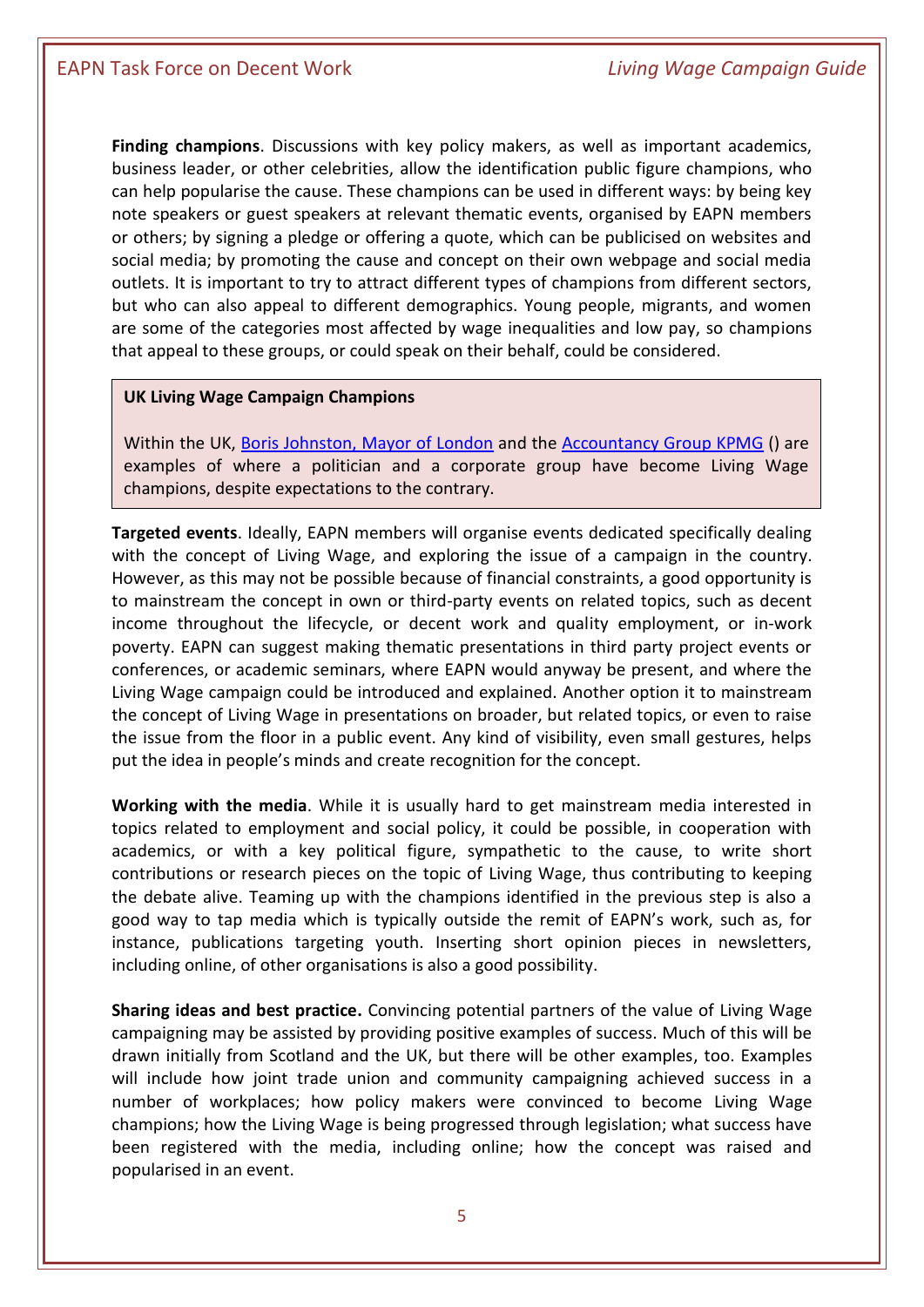## **3. Developing own national campaign model**

**Feasibility assessment.** Towards mid-2015, after the first two steps of the preparatory phase have been initiated, as described above, the campaign coordinator in each country should carry out an assessment of progress. The knowledge previously gathered about the level of support and the political climate, as well as about what other initiatives are present, and what were the difficulties encountered in the first two steps should inform decisions about next steps. Discussions should be held with the wider organisation / network, to present results and findings so far, and to decide what kind of campaign would be possible to contemplate in a particular country. Such an assessment should also include what kind of resources the organisation/network is able to provide, including financial, staff-wise etc. These discussions and stock-taking should lead to a first draft action plan of next steps for a real campaign in 2016 – even if a fully-fledged one is not possible.

**Methodology for setting the rate**. The first questions to be decided is what constitutes a Living Wage, in other words, what is the exact number that you would be taking to employers. A number of choices are to be made here. If your country has a statutory minimum wage, you can use it as a starting point. In countries without a statutory minimum wage, a starting point could be the "basic basket of goods and services PLUS". It is not advised to choose the corresponding of the basic basket as such, since this is the methodology used for minimum income schemes, and EAPN maintains that there needs to be a positive hierarchy between social benefits (set at the level of human dignity) and wages (set higher, to preserve incentives to work). The Living Wage figure will need to have a sufficient level of support and be sufficiently robust in its calculation to stand up to public and political scrutiny.

The Living Wage calculation should be:

based on data produced by recognised Minimum Income Standard and Participatory Budgeting process. This will ensure the figure is robust in relation to need and *rooted in people's real experience.*

- designed to ensure that a majority of individuals receiving a Living Wage would be able to live to a low cost but acceptable standard without recourse to state benefits.

- not an attempt to achieve the above for all household types. There is a limit to the extent that employers should be expected to pay wages covering all household make-ups. i.e. the Scottish Living Wage is not a sufficient level to covers all the costs of a single person with child dependents, or a two adult family with four or more dependents

above the current Minimum Wage.

As is clear from the above, a number of compromises are necessary in the setting of a Living Wage level. It will not lift some people out of poverty without continuing reliance on state benefits. For a substantial proportion of those whose pay increases to Living Wage levels, pay will substitute state payments, and there will be a limited increase in absolute income. Regional disparities in certain costs (housing, transport etc) will dictate that the wage level is only a rough approximation of actual need.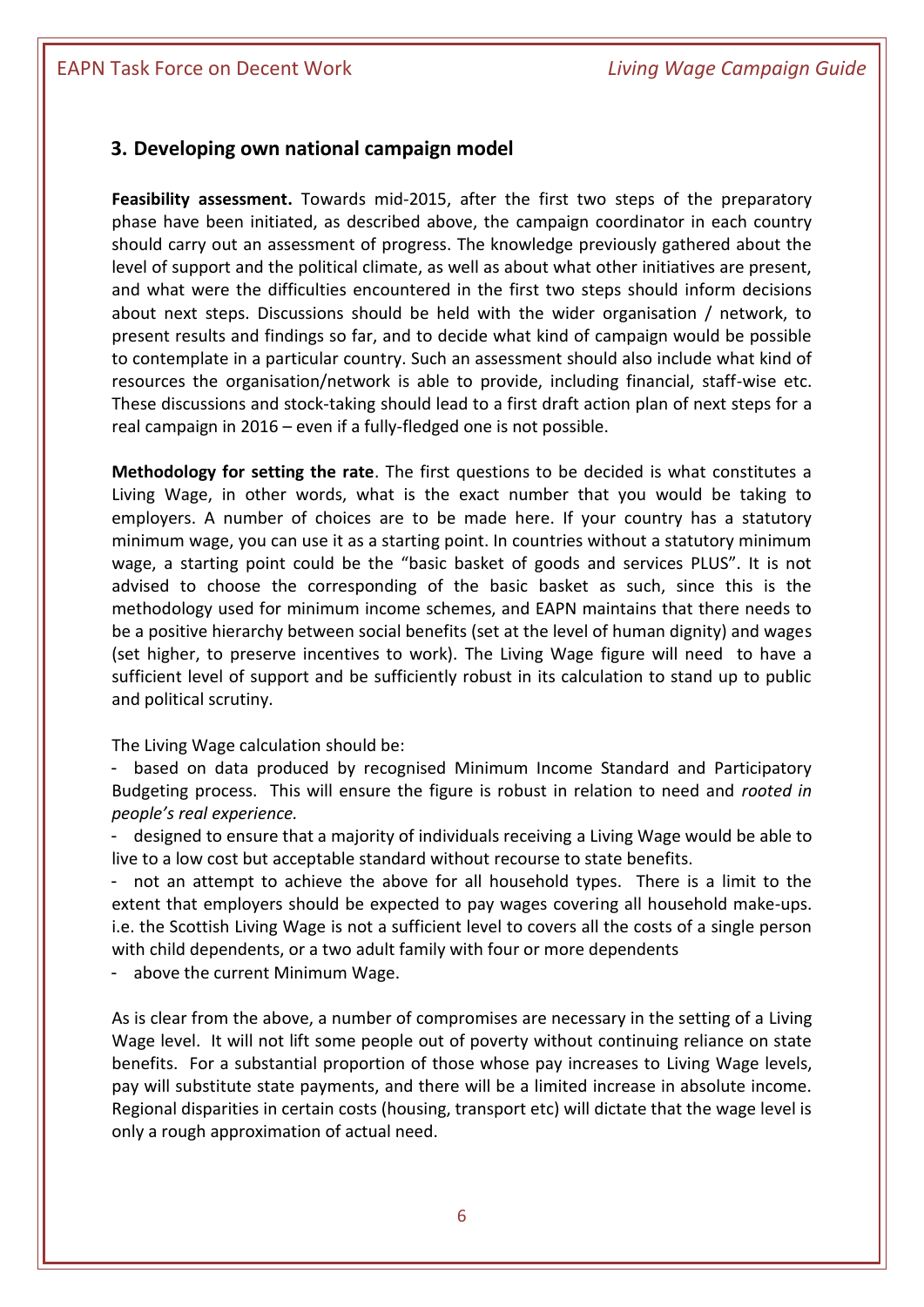## EAPN Task Force on Decent Work *Living Wage Campaign Guide*

In addition to calculating a Living Wage, it is important to be able to outline how and when the Living Wage will be uprated. If a robust mechanism has been adopted, it will be possible to update the wage with reference to the range of goods and services which are used to make up the Living Wage. It will also be necessary to examine on an annual basis, whether any additional items should be added to the goods and services included in the 'shopping basket'. Organisations will also need to decide whether they wish to pursue a Living Wage allowing one person, or one person and their dependent children, to live in dignity.

This might be the most difficult and controversial part of a Living Wage campaign, so be prepared for it. Please refer to the **Concept and Feasibility Note**, equally prepared by EAPN's Decent Work Task Force to accompany this Guide, for more suggestions on how to calculate the Living Wage you will be campaigning for. Discussions with and involvement of academics who have researched the subject can be very useful at this stage. Cooperation with partners, such as trade unions or other organisations, who would be involved in the future campaign can also prove instrumental when calculating the rate.

#### **The Scottish Living Wage calculation**

[The Joseph Rowntree Foundation \(JRF\)'s Minimum Income Standard \(MIS\)](http://www.jrf.org.uk/publications/minimum-income-standard-2010)\* defines the minimum income needed by a family or individual to ensure an acceptable standard of living. The MIS is the basis for the calculation of the Living Wage in the UK.

The level is based on methodology developed by the Living Wage Foundation and the Centre for Research in Social Policy at Loughborough University, who produce the Minimum Income Standard. Minimum Income Standard identifies minimum costs for each of nine household types, excluding rent, council tax and childcare.

Members of the public have identified what items people need for a minimum acceptable standard of living, and these have been costed at national chain stores.

The nine non-pensioner households used in MIS are single-unit households (i.e. single adults or couples living with or without dependent children, but nobody else), with up to three children for lone parents and up to four children for couples. In each case we assume certain ages of children, which makes a difference to cost (see table below). By using a range of ages, balanced across the age range, we produce a balance between figures that would be higher or lower than average compared to different age combinations.

When an average figure is reached, this is translated into the annual figure which would be required pre-tax and national insurance to enable the individual to earn the required figure. This is then divided by the typical number of hours worked in a year to derive an hourly figure. This figure is then rounded up to the nearest 5p.

For further details go to: [www.jrf.org.uk/publications/minimum-income-standard-2010](http://www.jrf.org.uk/publications/minimum-income-standard-2010)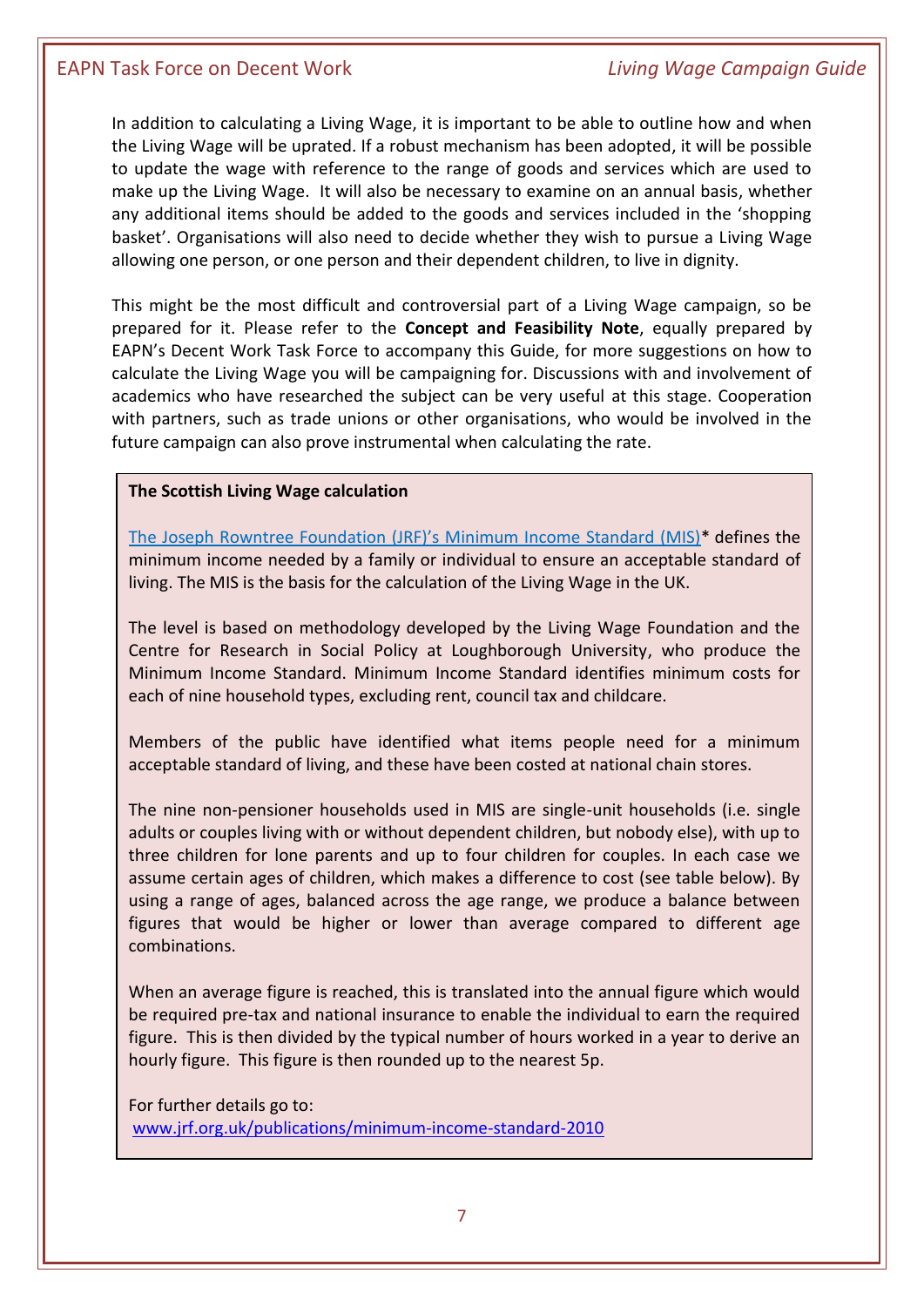## EAPN Task Force on Decent Work *Living Wage Campaign Guide*

**Accreditation criteria for the "Living Wage label / badge".** Employers who pay a Living Wage, as identified by campaigners, receive an accreditation in the form of a "badge" or "label", which they can display on their website or other materials. It is a symbol of pride, making an employer attractive to jobseekers, and raising the employer's profile overall. It is also a way of rewarding commitment made to paying wages that ensure decent lives for all workers. Criteria for such a badge include, but are not confined to, the hourly wage rate, and may additionally contain provisions related to other aspects of decent work, such as, for instance, employment rights, equality and the freedom to join a trade. In addition to partners in the campaign, it would be useful to also consult employers when designing these criteria. The label or badge can be the same as the campaign logo.

#### **Accreditation in the UK**

In the UK, the bodies which set the Living Wages are various. The London Living Wage is set by the London [Living Wage Unit,](http://www.london.gov.uk/mayor/economic_unit/workstreams/living-wage.jsp) which is created by London government, whereas in the rest of the UK and separately in Scotland, the wage is set by a group of organisations. It was, therefore, important to establish which body sets, and therefore provides accreditation for Living Wage employers. To become an accredited Living Wage employer on the UK and/or Scotland, the company in question is asked to pay a modest fee based upon the size of its workforce. This provides a modest level of funding for the Living Wage campaign to undertake further campaigning and promotional activities. *Badges in use:* 

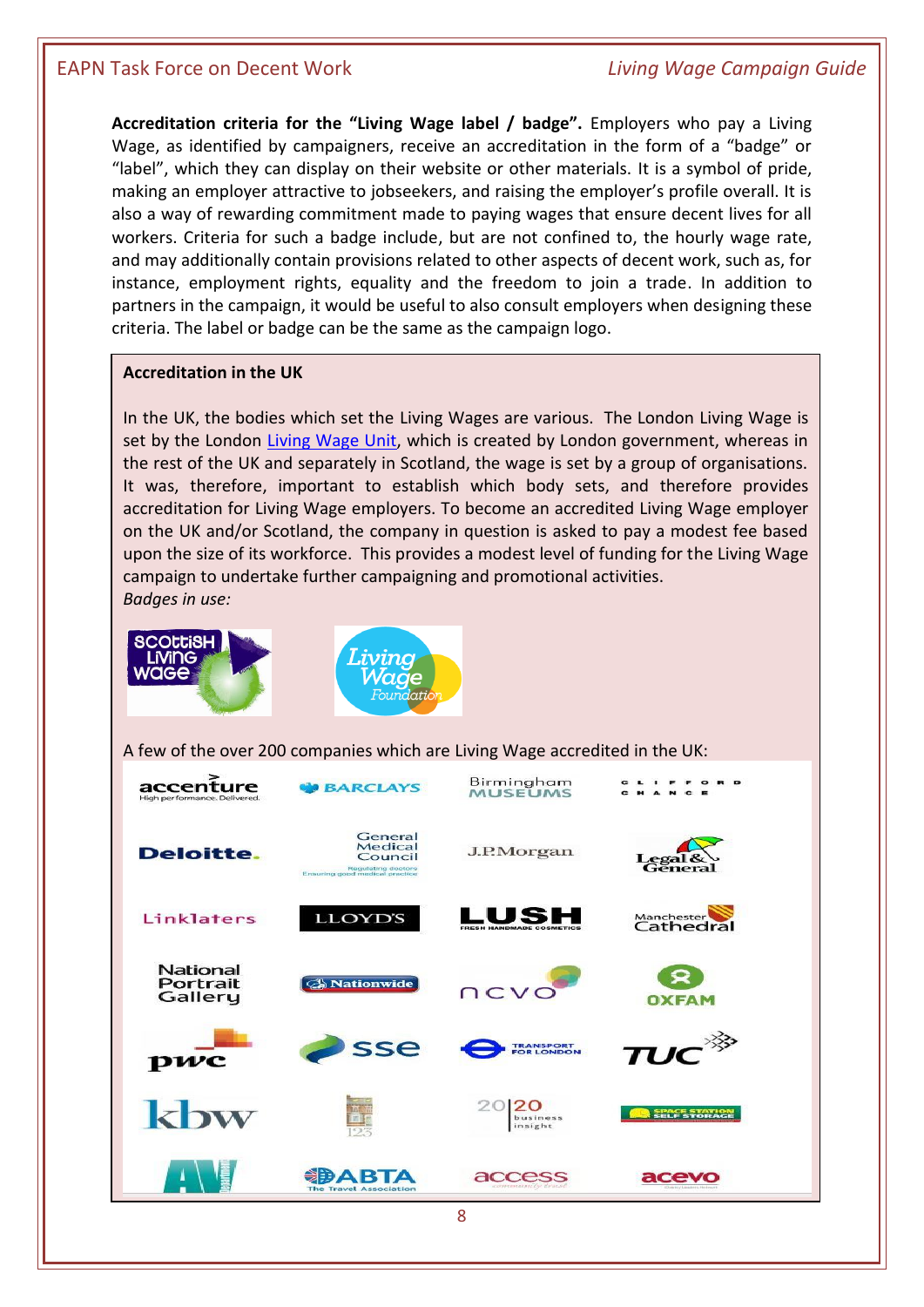# **4. Identify existing employers which already satisfy the criteria**

Once a Living Wage has been set, it should be possible to begin to accumulate information on which employers pay the Living Wage. This can be undertaken in a number of ways:

- Through direct approaches to employers (public, private, and third sector)
- Through discussion with trade unions represented in particular workplaces
- Through exchanges with employers' organisations
- Through requests to national and local government

Contact a range of organisations, offering them the opportunity to apply for Living Wage accreditation. This could include organisations which already pay above the Living Wage, or who might wish to make changes in order to become Living Wage employers. It is important if there is a trade union active in the workplace to contact them too in order to be clear that the company in question is accurately describing its pay policy.

Building a picture of which companies pay the Living Wage and which do not will allow your organisation to identify campaigning priorities.

Of particular interest might be:

- Public institutions, such as universities and state employers, which pay above the Living Wage to most, but not all, of their staff
- Companies within a sector which do not pay the Living Wage, even though some of their competitors do
- Companies with a high emphasis on ethical trading, or which strongly promote Corporate Social Responsibility
- Companies which pay the Living Wage in the UK or other countries, but do not do so in your Member State.
- Companies which offer high end products or services in one Member State, but outsource work more cheaply to other Member States.

By rewarding employers who already meet the criteria you identified in point 3, you raise the visibility and make it easier to approach other employers. They also represent success stories, and should be publicised through websites, social media, and press releases. These employers can become, at their turn, involved in persuading others to follow their example, and can become useful and visible champions of the Living Wage cause, especially in business and employers' circles and fora, where NGOs have typically less access.

Identifying such employers can be a lengthy process. In order to support it, it was suggested that all employers identified by EAPN members in a particular country be communicated to the Secretariat. A centralised table of these will be made available to all networks, so that they can compare information across countries, use examples from one Member State to persuade employers in their own, and can also help get on board multinational countries, which may pay a Living Wage in one Member State, but not the other. Once you get employers on board, use their input to adapt the accreditation criteria, before approaching new employers, to make sure that your proposal is feasible from an employers' perspective.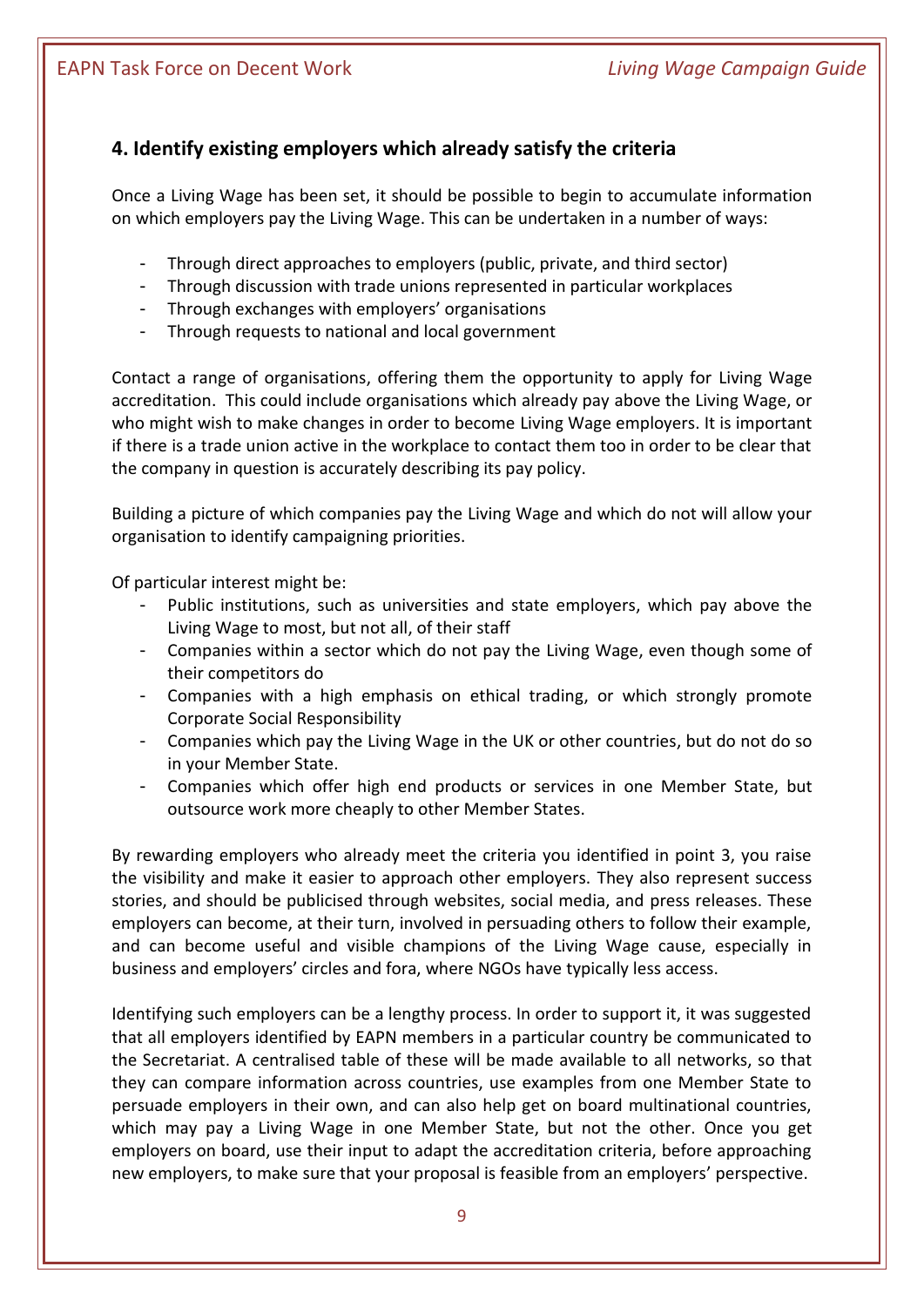#### **SUCCESS STORY:**

#### **Scottish Energy Company becomes biggest officially-accredited Living Wage employer**

SSE plc has today become the UK's biggest officially-accredited Living Wage employer  $$ guaranteeing all employees at least £7.45 an hour. Nearly 20,000 staff across the UK will receive at least the Living Wage rate, set at a level which ensures people can cover their basic cost of living including housing, bills, food and work travel. SSE is the biggest British company by market capitalisation to introduce The Living Wage and one of only three in the FTSE 100. It is also the first major energy company to sign up to the Living Wage. SSE Chief Executive Alistair Phillips-Davies said: "SSE is proud to become one of the first big companies to pay its employees the Living Wage. "With a workforce of over 20,000, this demonstrates that we value the people who work for SSE very highly and we're willing to pay them at a level which shows them we mean it. "It also shows that SSE is a company which is serious about doing the right thing. It is a matter of basic fairness that people should get a wage which is enough to cover their living expenses and SSE believes in being fair."

See more details here:<http://www.sse.co.uk/AboutUs/News/2013/September/LivingWage/>

# **PART TWO: DEVELOPING A FORMAL CAMPAIGN (2016)**

The basis of a formal campaign and the number and nature of the partner organisations will depend on the particular circumstances in each Member State.

**Publicising the Living Wage.** Having calculated the Living Wage, it should be possible to publicise it through launching it in media and political circles. If positive prior contact has been made with policy makers, particular employers, trade union and other partners, it may be possible to launch the Living Wage with support from one or more of the groups. For example, a particular employer or arm of Government might have been convinced to announce its support for a Living Wage, this could therefore be combined with the launch to provide additional publicity.

#### **The Scottish Living Wage Launch**

The Scottish Living Wage was launched in a community centre in a deprived area of Glasgow in 2010. The venue was picked because it was in an area which would see major upheaval, as a consequence of the Commonwealth Games. The message was that the regeneration of this area of the city should include Fair Pay.

Glasgow City Council had been convinced to agree to be a Living Wage employer, and was therefore able to support the launch. The Living Wage figure was announced, and the methodology for calculating the wage was published.

A local youth project made a short film to show why the Living Wage mattered to young people in that area.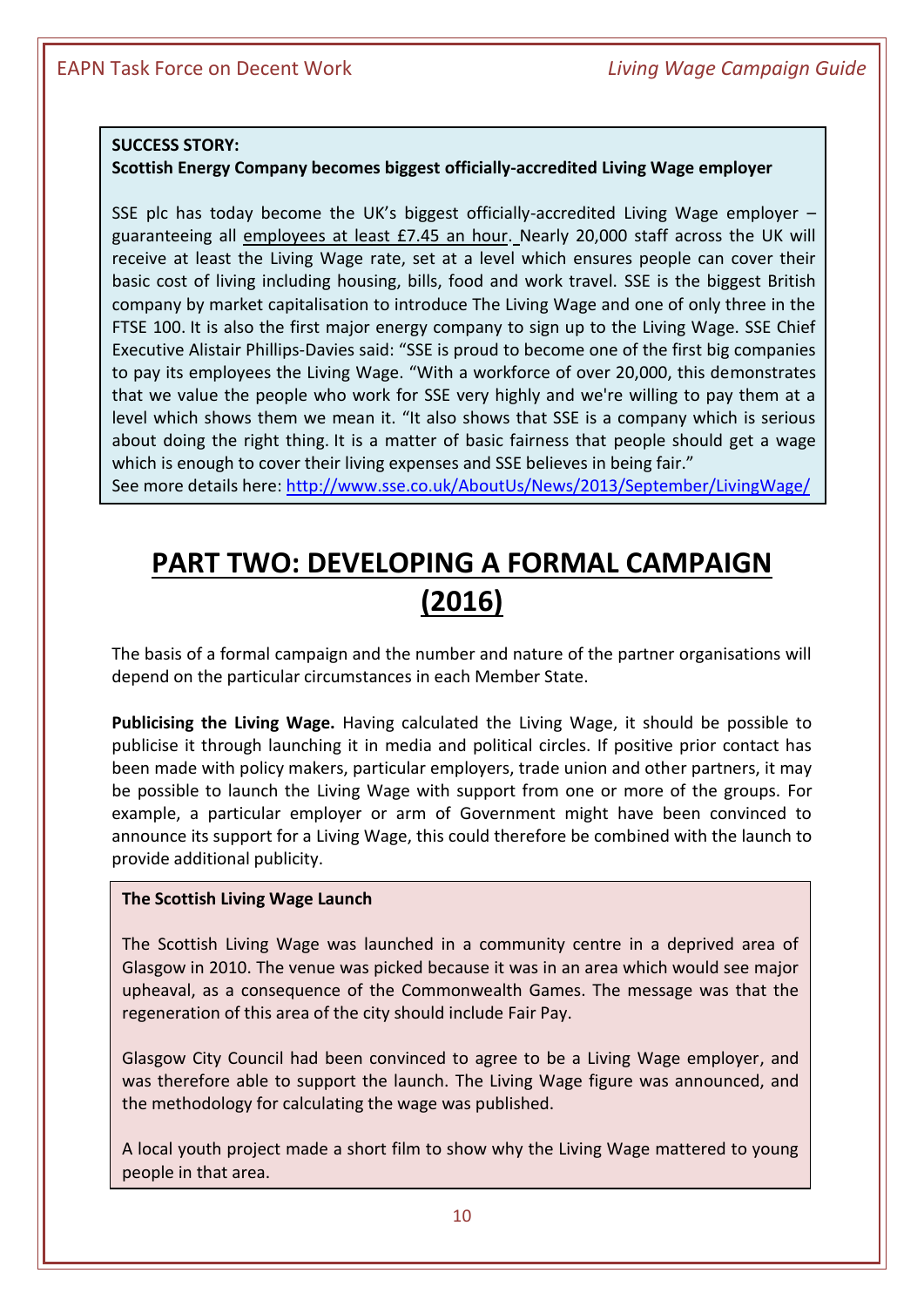**Formalising a campaign coalition.** The work carried out in the previous year should have equipped you with solid knowledge about the organisations and partners interested in getting involved in a Living Wage campaign. Before you commit to a fully-fledged campaign, set up a campaign coalition comprising several partners. This will ensure credibility of representing several sectors and beneficiaries, it will help gain access to contacts and circles of each of the partners, and will ensure that resources are contributed in an equal way among coalition members. This is also the moment to invite friendly politicians and champions to join a more concerted effort to address individual employers and attempt to change their pay practices.

**Approaching employers to change pay patterns.** The calculation of the living wage figure in a particular country or region is essential, as it allows the campaign coalition to address an employer with a concrete figure and concrete demand. Through trade unions and workers' committees, it is possible to obtain relevant information about how much staff in a particular workplace makes less than the identified Living Wage, and then present employers with a concrete estimate of the costs involved to pay all workers on a Living Wage. When negotiating with employers, the visibility of the topic, previously achieved, as well as a list of other employers who are already accredited, are powerful arguments.

**Educating employers.** Many employers may already be interested in implementing a Living Wage, but may not be sure how to. It is important to reach out to such employers and offer support, through informational materials, as well as events and trainings on what Living Wage means, how it has been calculated, how it can be introduced, and what are the accreditation criteria to receive the Living Wage badge. This is another opportunity to publicise the campaign through media, and to invite champions and especially decisionmakers to be involved.

**Getting the public sector on board**. Because it is not profit-driven, but seeks to promote the common good, public sector employers are key to be approached and persuaded to become living wage employers. They would thus set a powerful model to private sector employers. The argument should be made that all public sector employment should feature a Living Wage. A further step is trying to ensure that the public procurement chain also respects the Living Wage rule – i.e., argue that all publicly funded contracts should ensure that workers involved receive a Living Wage.

**Educating consumers.** One other option that has been suggested to both raise awareness on the concept, as well as modify employers' behaviour is through involving the consumers. On the fair trade campaigns model, consumers can be motivated to choose products and services of employers who are accredited as paying a Living Wage to all their employees. Social media campaigns to that effect are low-cost, but very effective. Public pressure, consumer behaviour and a decline in demand are important factors that employers pay attention to.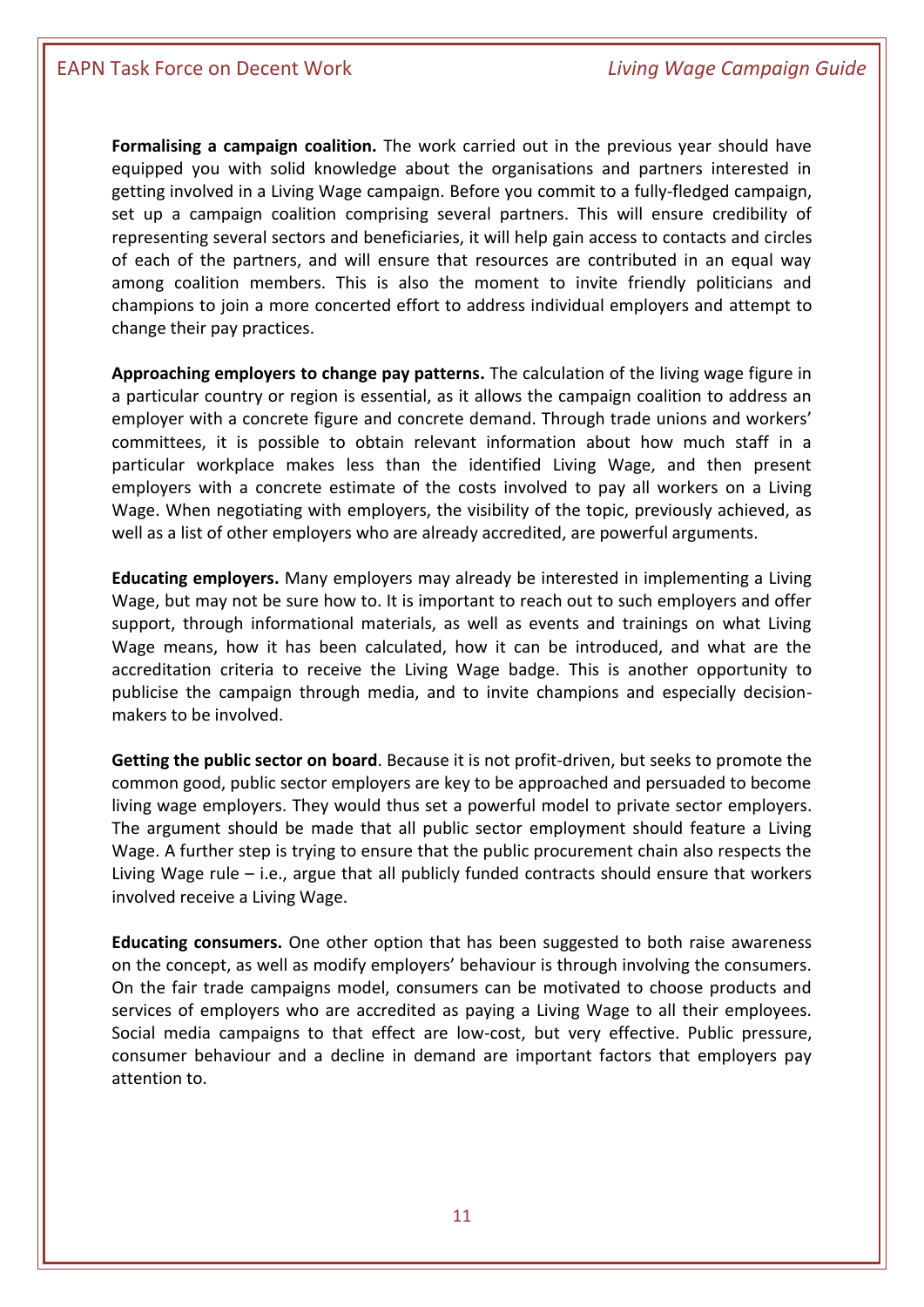**Winning legislative change.** The Living Wage campaign, as it was developed in the UK/Scotland, is targeted at individual employers, rather than politicians, and seeks to change practice, rather than policy. This approach has the advantage of politicians being more prepared to join and support the campaign, as they do not feel directly targeted by it. However, structural change is legislation never ceases to be a medium- and long-term objective of the Living Wage campaign. Getting politicians and decision-makers involved is already a first step for putting the issue on the political agenda. Additionally, the more concrete success (accredited employers) and visibility Living Wage gain in practice, the easier it will be to lobby for legislative change. Seize policy opportunities in parallel with running the campaign on the ground.

**Funding the campaign**. In the early stages, such a campaign necessarily relies on the commitment and voluntary involvement of individuals and organisations. These are also the stages where a lot can be achieved at a low cost. However, as the campaign grows wider and more ambitious, so do the resources needed. It is important that all members of the campaign coalition contribute financially or in-kind (such as staff time), to share the initial burden. Progressively, other financing sources can be used, from crowdfunding and donations, to charging a fee to employers for the awarding of the Living Wage badge, or, later on, and capitalizing on first successes, applying for funding grants to continue the campaign.

**An ever-changing approach**. Such a campaign cannot be prescriptive in its approach, in a rapidly-changing political and economic environment. Regular assessments should be performed by the campaign committee, and decisions made to revise and update parameters such as the Living Wage figure, the accreditation criteria, potential partners, strategic approach.

# **POTENTIAL BARRIERS TO OVERCOME**

In trying to argue for a Living Wage to be implemented by employers, and, ultimately, be codified into law, you might be confronted with sceptical questions about different stages of your process. Below, we review a few of the most common barriers encountered, and offer some solutions to respond to them.

## *Why is the demand so modest?*

Living Wages are, by definition, less than we would wish to see afforded to each citizen. Whilst the figure will be above the Minimum Wage, it may fall below the Minimum Income Standard for certain types of households, and may even be below agreed 60% median poverty thresholds. It is important to agree that a Living Wage campaign is a reaction to specific prevailing economic circumstances, in which the immediate introduction of much higher Minimum Wages or Citizen Income style state payments is very unlikely. It is not necessary that any partner should abandon its longer term commitment to higher pay levels by joining the campaign.